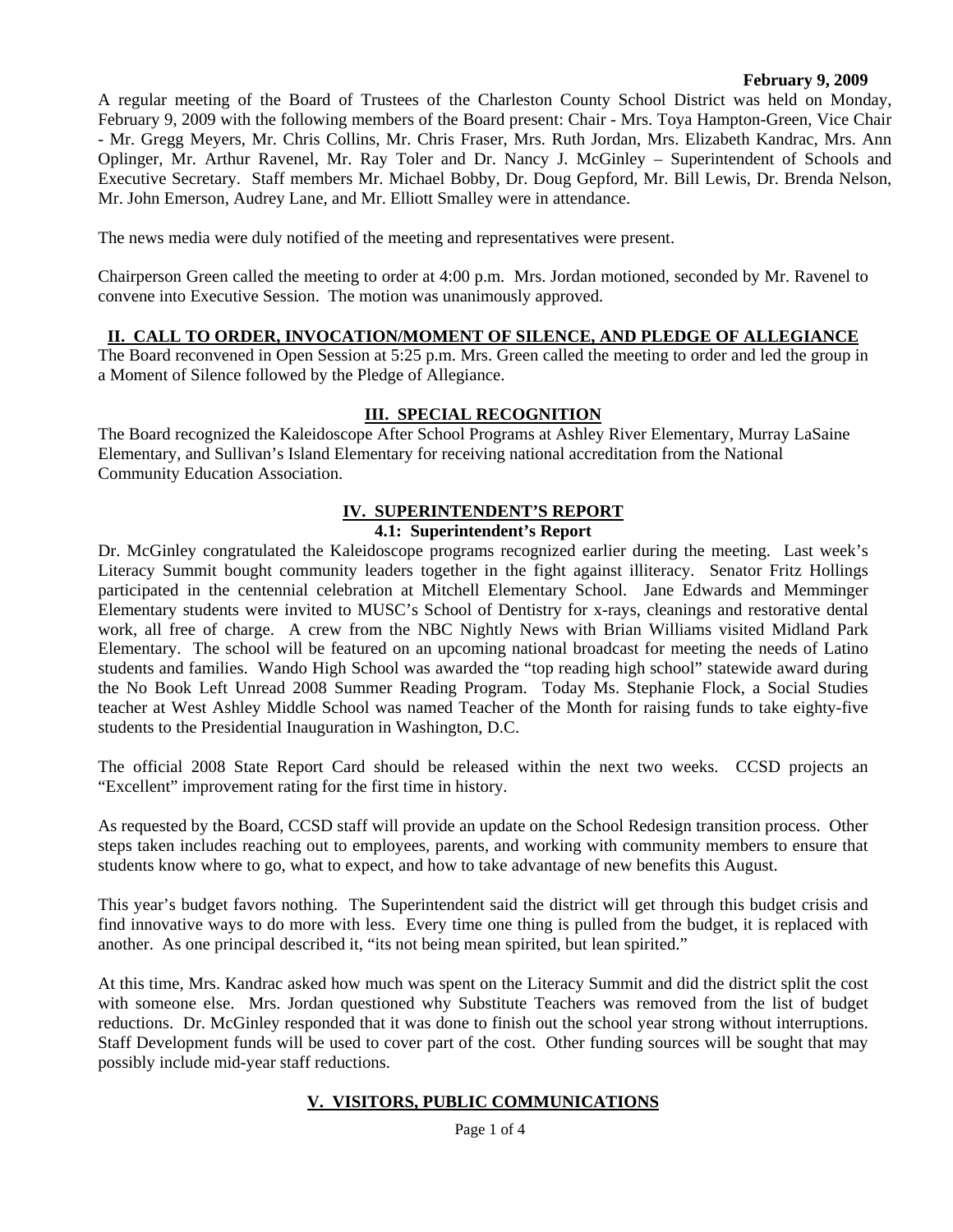5.1: Visitors, Public Communications

1. Mr. Robbie Ledford asked Board members what they are doing to address Governor Sandford's denial of Federal funds which the governor said is not needed.

# **VI. APPROVAL OF MINUTES/EXECUTIVE SESSION AGENDA ITEM**

# **6.1: Open and Executive Session Minutes of January 26, 2009**

Mr. Meyers motioned, seconded by Mr. Toler approval of the open session and executive session minutes of January 26, 2009 with the following corrections—Agenda Item 9.3 – McClellanville decision, Mr. Collins and Mr. Toler opposed; Brentwood decision - Mrs. Kandrac opposed. Also Mrs. Kandrac and Mr. Collins changed their vote regarding the closure of Charlestowne Academy to an opposing vote. The motion was approved 9-0.

# **6.2: Motions of Executive Session of February 9, 2009**

The Board approved the following motions that were made in Executive Session on February 9, 2009:

- 1.1 Personnel Matters
	- A. The Board discussed personnel matters in Executive Session.

B. The Board approved a motion authorizing staff to prepare a scope of services required to perform logistics management support services to support the principals at new schools. The delivery order for these services shall be tailored to the size, phasing and special requirements of the new school. It is further recommended that the district procure these services through the CM firm managing the new school under the additional services clause of their contract as a fixed fee. Staff recommends that these services be funded from bond funds versus GOF since the service is directly related to the construction of the new school. The motion was approved 9-0.

1.2 Student Expulsion Appeal Ratifications – The Board approved the recommendation of the Board Committee which heard the appeals of three students which follows. The vote was 8-1 (Collins). A. Uphold the expulsion of a Wando High student for the 2008-2009 school year and assign the student to the Summit Program.

 B. Uphold the expulsion of a Baptist Hill High student and work with the Office of Student Placement to enroll student in the Adult Education Program.

 C. Uphold the expulsion of a West Ashley High student and work with the Office of Student Placement to enroll student in the Adult Education Program.

- 1.3 Legal Updates –The Board received legal updates in Executive Session. No actions were taken.
- 1.4 Student Expulsion Appeal Hearing The Board agreed to hear a student expulsion appeal on Tuesday, February 17, 2009 at 4:30 p.m.
- 1.5 Worker's Compensation Judgment The Board approved a motion authorizing General Counsel to settle a Worker's Compensation issue. The motion was approved 9-0.
- 1.6 Teacher Appeal Hearing The Board agreed to hear a teacher appeal on Monday, March 2, 2009 at 4:30 p.m.

# **6.3: Financial Minutes of January 26, 2009**

Mr. Meyers motioned, seconded by Mr. Fraser approval of the financial minutes for January 26, 2009. The motion was approved 9-0.

# **VII: MANAGEMENT REPORT**

## **7.1: Redesign Update**

Mrs. Lane provided an update on School Redesign highlighted the following from the School Redesign document included in the Board Agenda.

- School Redesign Teams have been assembled to include 50 plus CCSD personnel, including liaisons for each impacted schools. This group meets regularly.
- Project managers have been identified for the Elementary, Middle and High School zones.
- A detailed implementation plan to facilitate the proper level of details for a smooth transition for stakeholders is being created.
- The Chief Academic Officer and Associates have conducted face-to-face meetings with faculties at all closing schools.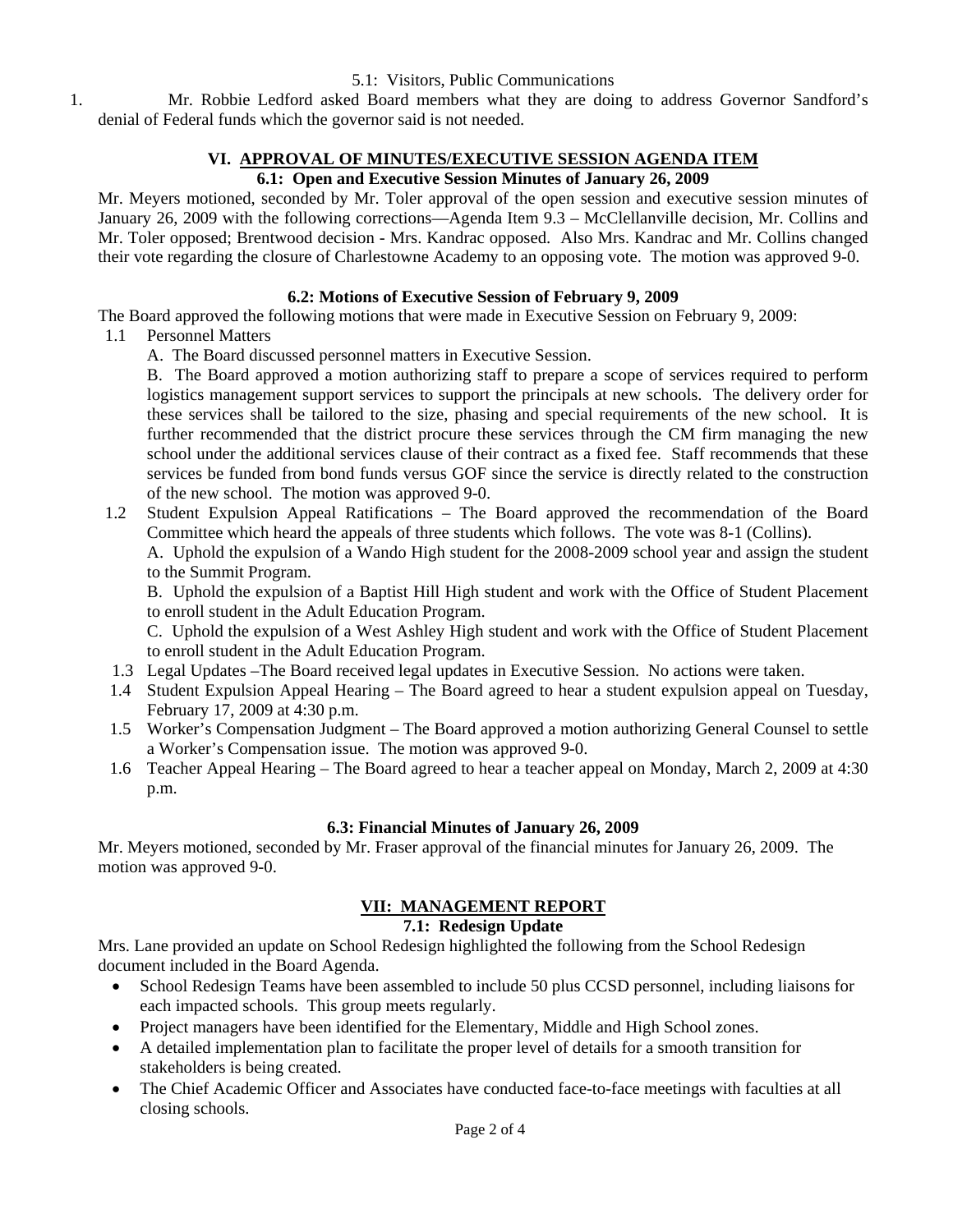- Letters have been distributed and calls were made to families of schools impacted by closures or modifications.
- Applications were created for partial magnet seats at Zucker Middle School
- Rezoning options were presented to the District 4 Constituent Board and a time to discuss this further has also been identified (February  $18<sup>th</sup>$ ).
- Discussed elementary school rezoning with the District 20 Constituent
- Families of students impacted by closures were called the day after the School Redesign vote.
- A second round of face-to-face meetings with faculties of schools identified for closure was held to answer questions. All comments were recorded.
- Weekly updates are planned for those schools impacted.
- All schools have had a facilitated roundtable meeting conducted by the HR Office for faculty (teachers and classified staff).
- The plan is to continue the level of engagement used during the Redesign Process. Staff has met with the District 20 Constituent Board to review redesign options approved by the Board of Trustees and to engage in specific dialogue regarding the student assignments of Fraser Elementary School and CPA.

## **VIII: CHARLESTON ACHIEVING EXCELLENCE UPDATE IX**. **POTENTIAL CONSENT AGENDA ITEMS**

- 9.1 Children In Crisis Mr. Fraser motioned, seconded by Mr. Meyers to nominate Mr. Collins to serve on the Children In Crisis Committee with Mr. Bobby and the Superintendent. The motion was approved 9-0
- 9.2 Second Reading of Board Policy JFABD On behalf of the Policy Committee, Mr. Meyers motioned approval of the second reading of Board Policy JFABD. The motion was approved 9-0.
- 9.3 Approval of Lease to Purchase Procurement Option and Continue Allocation of Funds for Middle School Band Instruments – Mr. Meyers motioned, seconded by Mr. Fraser approval of the recommendation for the lease to purchase agreement option. The funding source is Fixed Cost of Ownership in the amount of \$150,000 over the next three years. The motion was approved 9-0.
- 9.4 Recommended Revision to January 12, 2009 Action to Curtail Per Diem Substitute Service for FY09 Mr. Meyers motioned, seconded by Mrs. Oplinger approval of Option A - the recommendation amending the January 12, 2009 action to curtail per diem for Substitute Service for FY09. The projected reduction in substitute service was \$500,000. The motion was approved 9-0.
- 9.5 Technology Equipment for Classrooms Mr. Meyers motioned, seconded by Mrs. Oplinger approval of the recommendation to approve and purchase of technology equipment for classrooms. This purchase in the amount of \$71,795.58 is funded by a grant from the SC Department of Education. The motion was approved 9- 0.
- 9.6 Furniture, Fixtures, and Equipment (FF&E) Bulk Purchase Mr. Meyers motioned, seconded by Mr. Fraser to approve a recommendation to enter into Contracts for the bulk purchase of FF&E with Wulburn Koval, Herald Systems, School Specialty, Alfred Williams and Wenger Corporation. The funding source is Capital Bond Funds. The amount will be determined based on the actual purchase of items from each group. The motion was approved 9-0
- 9.7 Personnel Strategies to balance the fiscal year 2010 General Operating Fund Budget: Class Size Allocation Formula - Mr. Meyers motioned, seconded by Mr. Ravenel to approve the class size adjustment recommendation for elementary and middle schools. The motion was approved 9-0.

During discussion, Mr. Bobby stated that this recommendation is the result of a request from Mr. Ravenel to show the impact of increasing class size by one across the District. This is the second big piece of the puzzle